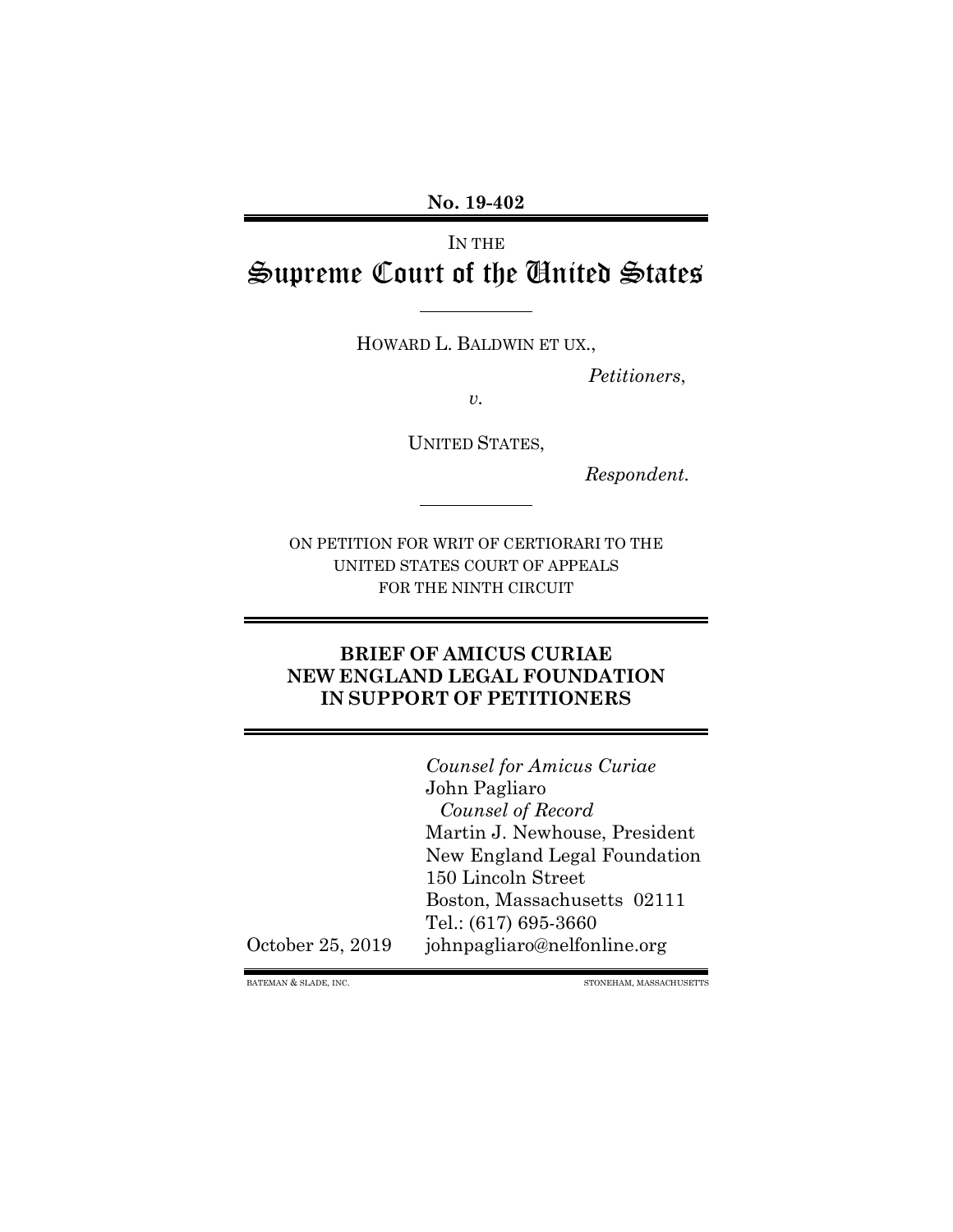# **TABLE OF CONTENTS**

| Ι.  | As This Case And Others Illustrate,<br>Silence Poses A Special Problem For<br>Courts Conducting A Chevron Analysis 3 |  |
|-----|----------------------------------------------------------------------------------------------------------------------|--|
| II. | Because Section 7502 Is Silent But Not<br>Ambiguous, The Appeals Court Should<br>Not Have Ruled That The Common Law  |  |
| Ш.  | There Is No Role For "Dueling"<br>Interpretive Rules In This Case 11                                                 |  |
|     |                                                                                                                      |  |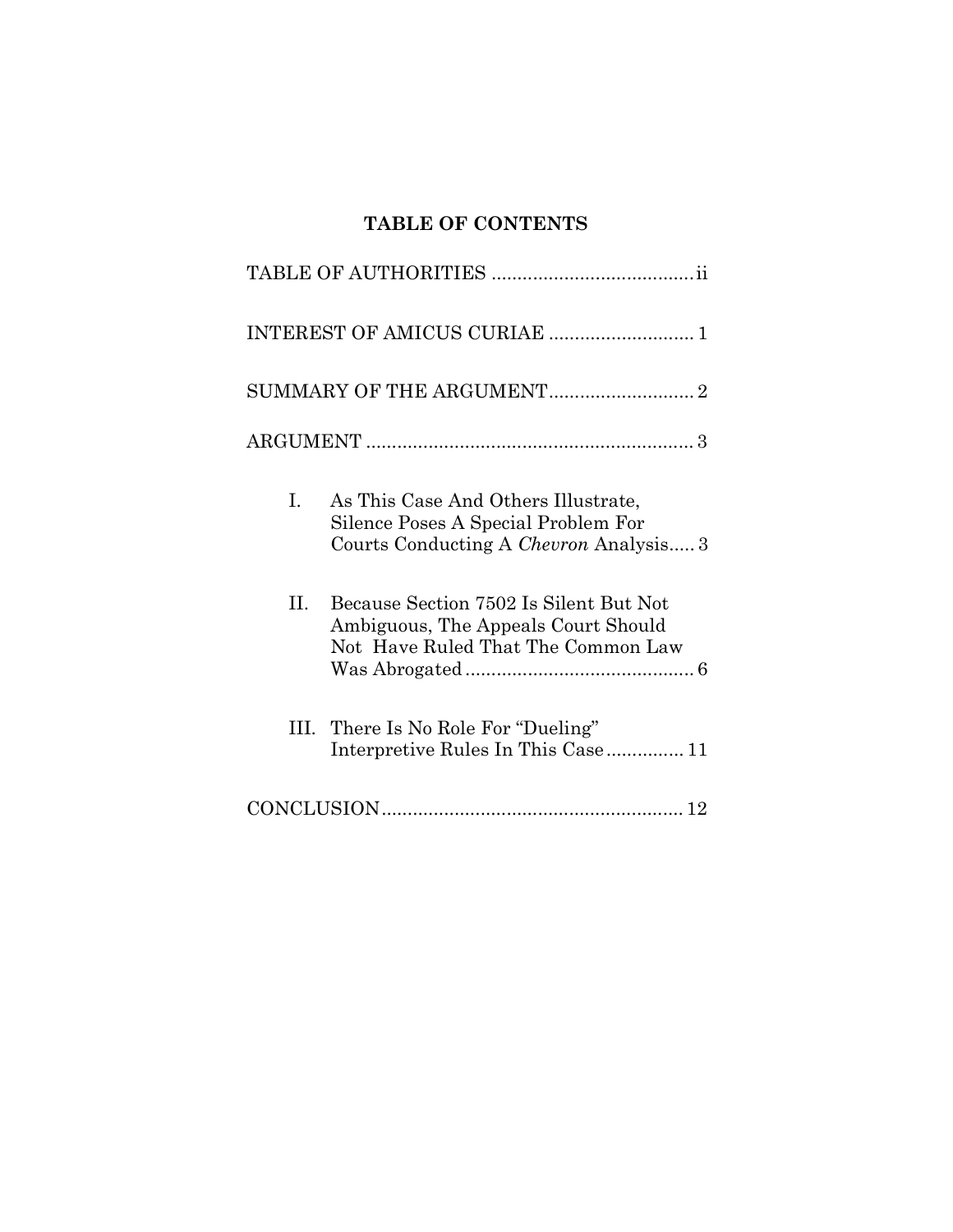## **TABLE OF AUTHORITIES**

### **CASES**

| Anderson v. United States,                                                     |
|--------------------------------------------------------------------------------|
| Arangure v. Whitaker,                                                          |
| Astoria Fed. Sav. & Loan Ass'n. v. Solimino,                                   |
| Chase v. United States Postal Service,<br>149 F. Supp. 3d 195 (D. Mass. 2016)5 |
| Chevron U.S.A., Inc. v. Natural Resources Defense<br>Council, Inc.,            |
| Entergy Corp. v. Riverkeeper, Inc.,                                            |
| Exxon Shipping Co. v. Baker,                                                   |
| Garrett v. United States,                                                      |
| Meyer v. Holley,                                                               |
| Morissette v. United States,                                                   |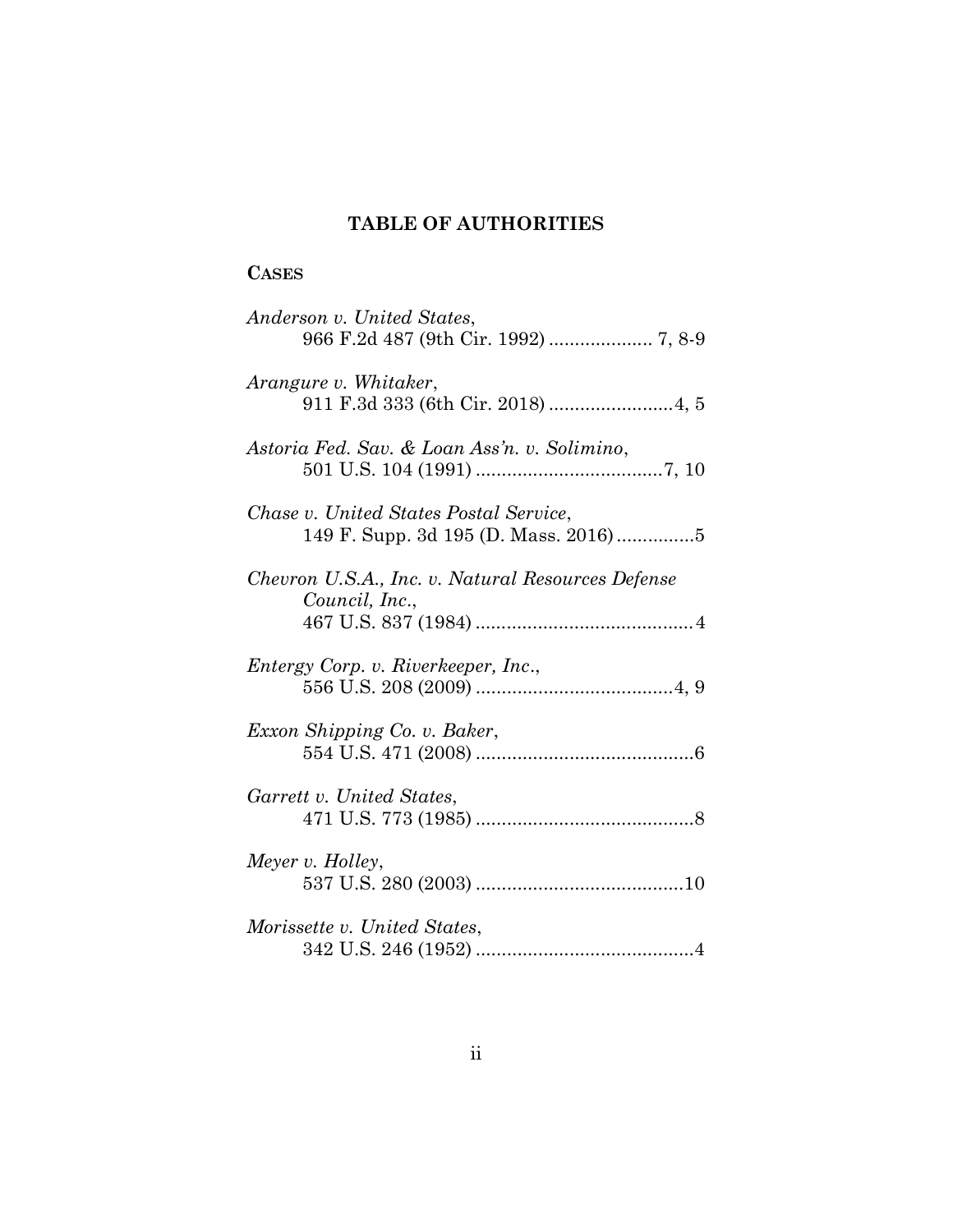| New Jersey v. New York,                                                                 |
|-----------------------------------------------------------------------------------------|
| Norfolk Redevelopment & Housing. Auth. v.<br>Chesapeake & Potomac Tel. Co. of Virginia, |
| Oklahoma v. New Mexico,                                                                 |
| Oregon Restaurant and Lodging Ass'n v. Perez,                                           |
| Smiley v. Citibank (South Dakota), N. A.,                                               |
| Staples v. United States,                                                               |
| Staub v. Proctor Hospital,                                                              |
| Tarrant Regional Water Dist. v. Herrmann,                                               |
| United States v. Texas,                                                                 |
| University of Texas Southwestern Medical Center<br>v. Nassar,                           |
| Woods v. START Treatment & Recovery Ctrs., Inc.,                                        |

864 F.3d 158 (2d Cir. 2017) ..............................5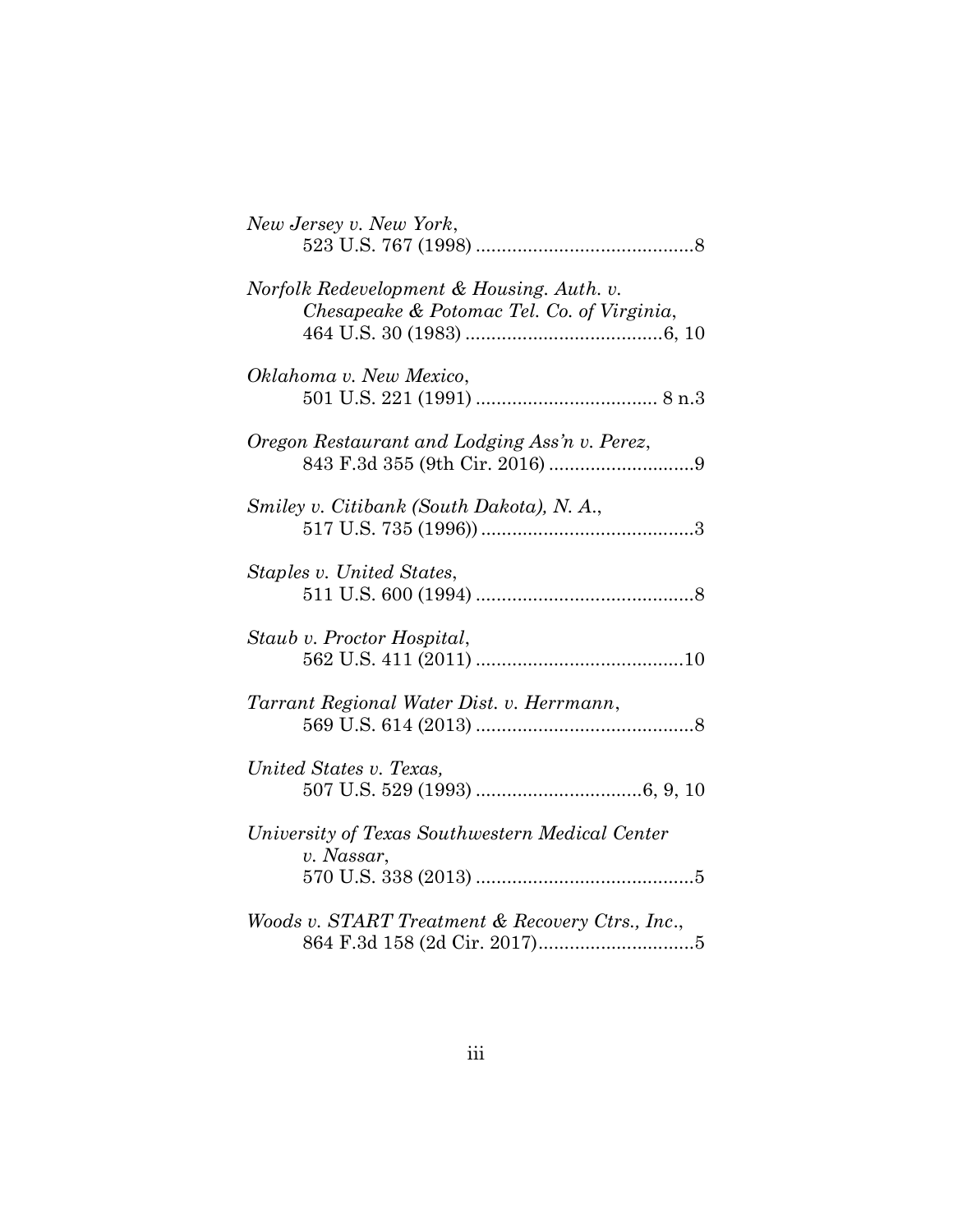### **STATUTES AND REGULATIONS**

| <b>OTHER AUTHORITIES</b>                            |
|-----------------------------------------------------|
|                                                     |
|                                                     |
| 2B Sutherland Statutory Construction (7th ed.)7, 12 |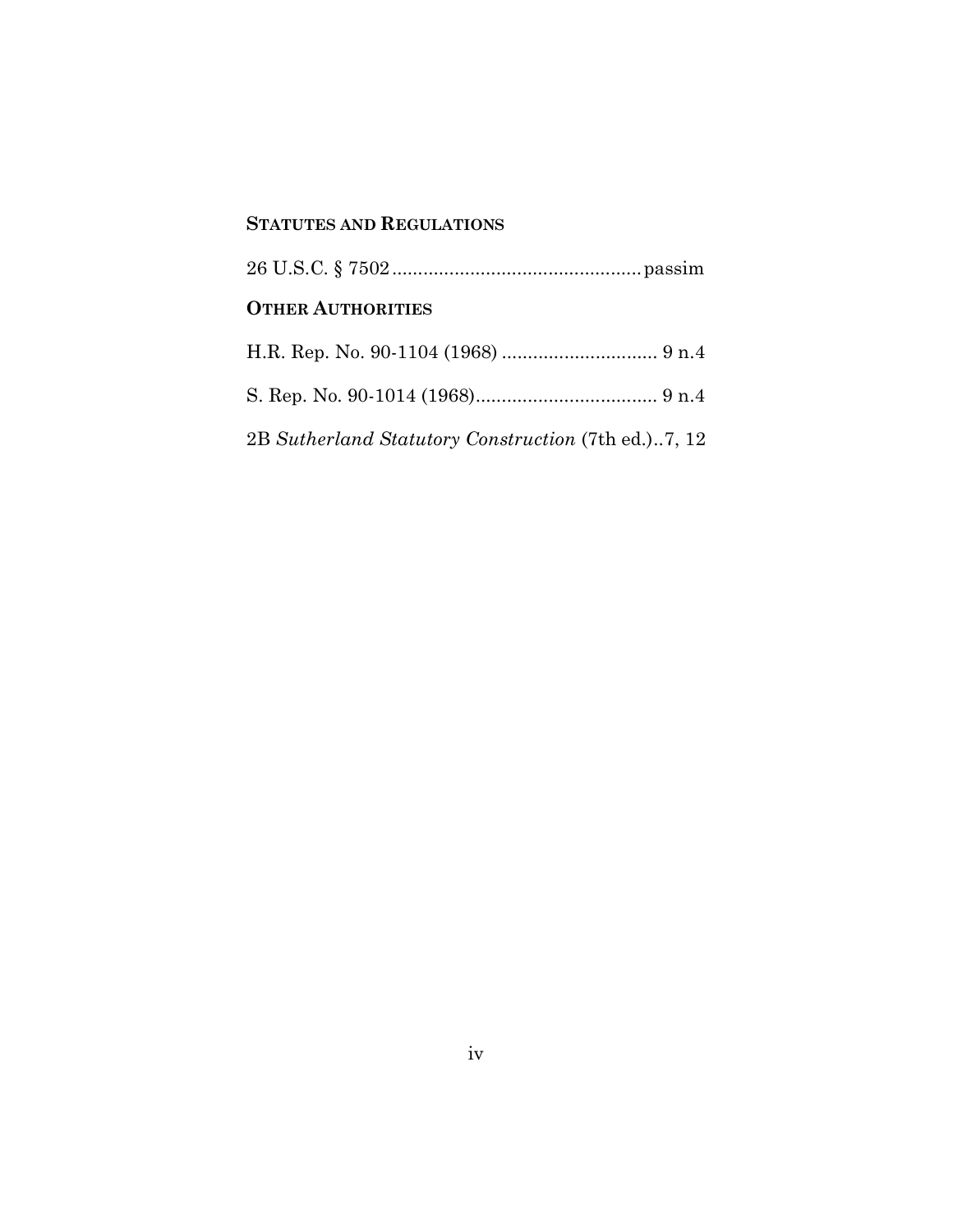#### **INTEREST OF AMICUS CURIAE<sup>1</sup>**

The New England Legal Foundation (NELF) is a nonprofit, nonpartisan, public-interest law firm incorporated in Massachusetts in 1977 and headquartered in Boston. Its membership consists of corporations, law firms, individuals, and others who believe in NELF's mission of promoting balanced economic growth in New England and the nation, protecting the free-enterprise system, and defending individual economic rights and the rights of private property. In fulfillment of its mission, NELF has filed numerous amicus briefs in this Court in a great variety of cases.

NELF appears as an amicus in the present case for two reasons.

First, this case involves the interpretation of a statute that in effect governs economic relations between citizens and government, specifically taxpayers and the IRS. As this case demonstrates, even rules regulating communications with the government can greatly affect the property rights of private individuals.

Second, the case deals with the respective role of courts and agencies in determining the meaning of

<sup>1</sup> Pursuant to Supreme Court Rule 37.6, NELF states that no party or counsel for a party authored this brief in whole or in part and that no person or entity, other than NELF, made any monetary contribution to its preparation or submission.

Pursuant to Supreme Court Rule 37.2(a), the parties received ten-day notice of NELF's intention to file this brief. Also, on September 25, 2019 Petitioners filed a consent to the filing of amicus briefs in support of either or neither party, and by letter dated October 16, 2019, the Solicitor General granted his consent to the filing of this brief.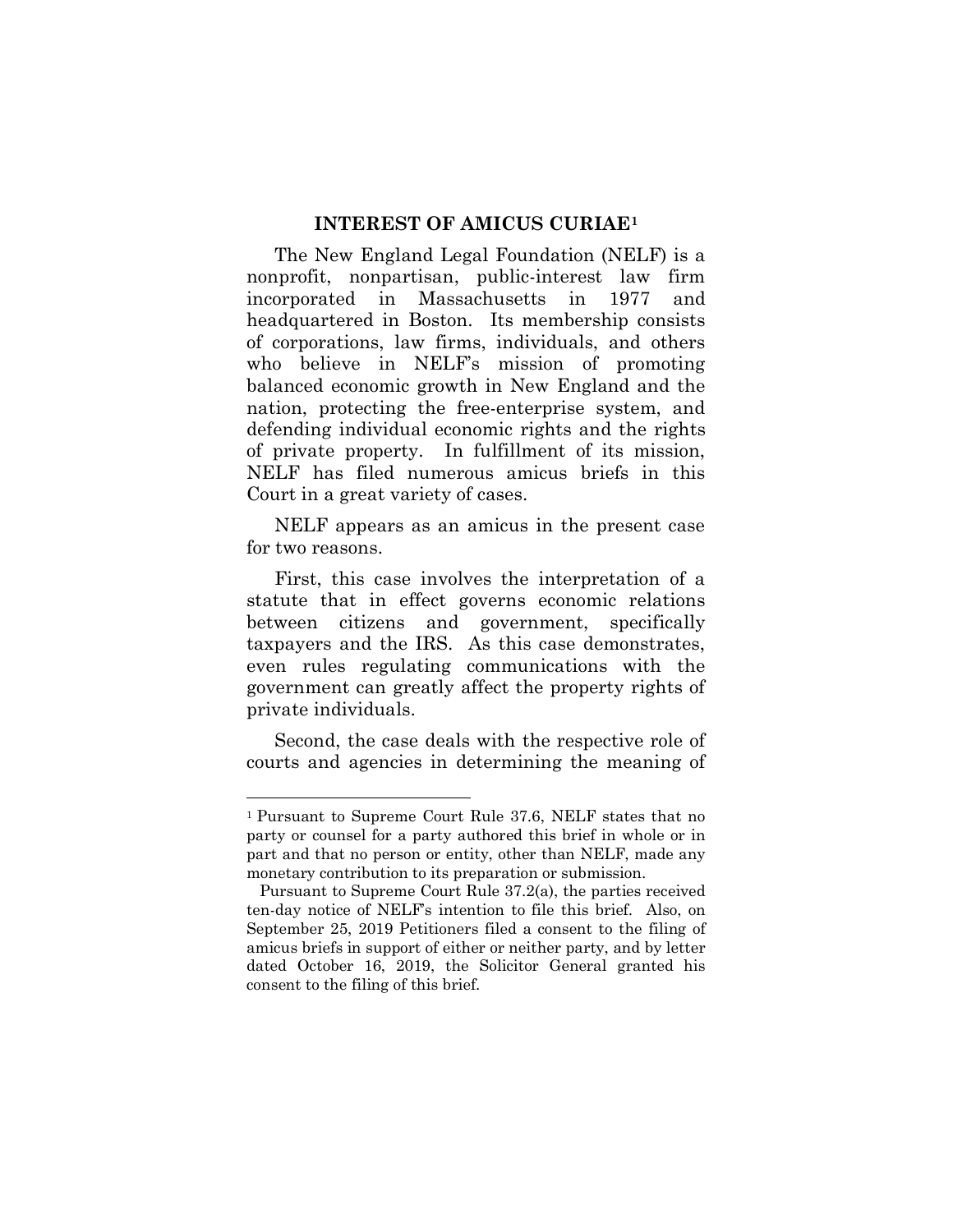statutes enacted by Congress. In this crossroads where all three branches of government meet, NELF is concerned that some courts fail to perform their *Chevron* due diligence before turning over to an executive agency the task of statutory interpretation. Often they do so because they misunderstand how they should interpret a statute that appears "silent" on a legal issue, as happened here. The Court should grant certiorari in order to correct the decision in this case and provide muchneeded guidance to lower courts.<sup>2</sup>

#### **SUMMARY OF THE ARGUMENT**

When applying to a statute *Chevron's* touchstone deference formula of "silent or ambiguous," courts, such as the appeals court here, have difficulty in discerning the different kinds of silence encountered in statutes. In particular, they err by viewing silence as equivalent to ambiguity even when the silence on a legal issue means that the statute is drafted against established common law background principles governing that question.

When a common law rule is a background presumption, as here, it forms the starting point of legal analysis, and no statutory language is required to create it. Hence, the silence of 26 U.S.C. § 7502 is not ambiguous about the common law mailbox rule;

<sup>2</sup> NELF shares Petitioners' concerns about the holding of *National Cable & Telecommunications Association v. Brand X Internet Services*, 545 U.S. 967 (2005), which is the subject of the first question they present. NELF addresses only the second question because NELF has greater familiarity with it, having briefed a similar question twice before in other courts. For that reason, NELF believes that its views on the second question may be of greater assistance to the Court.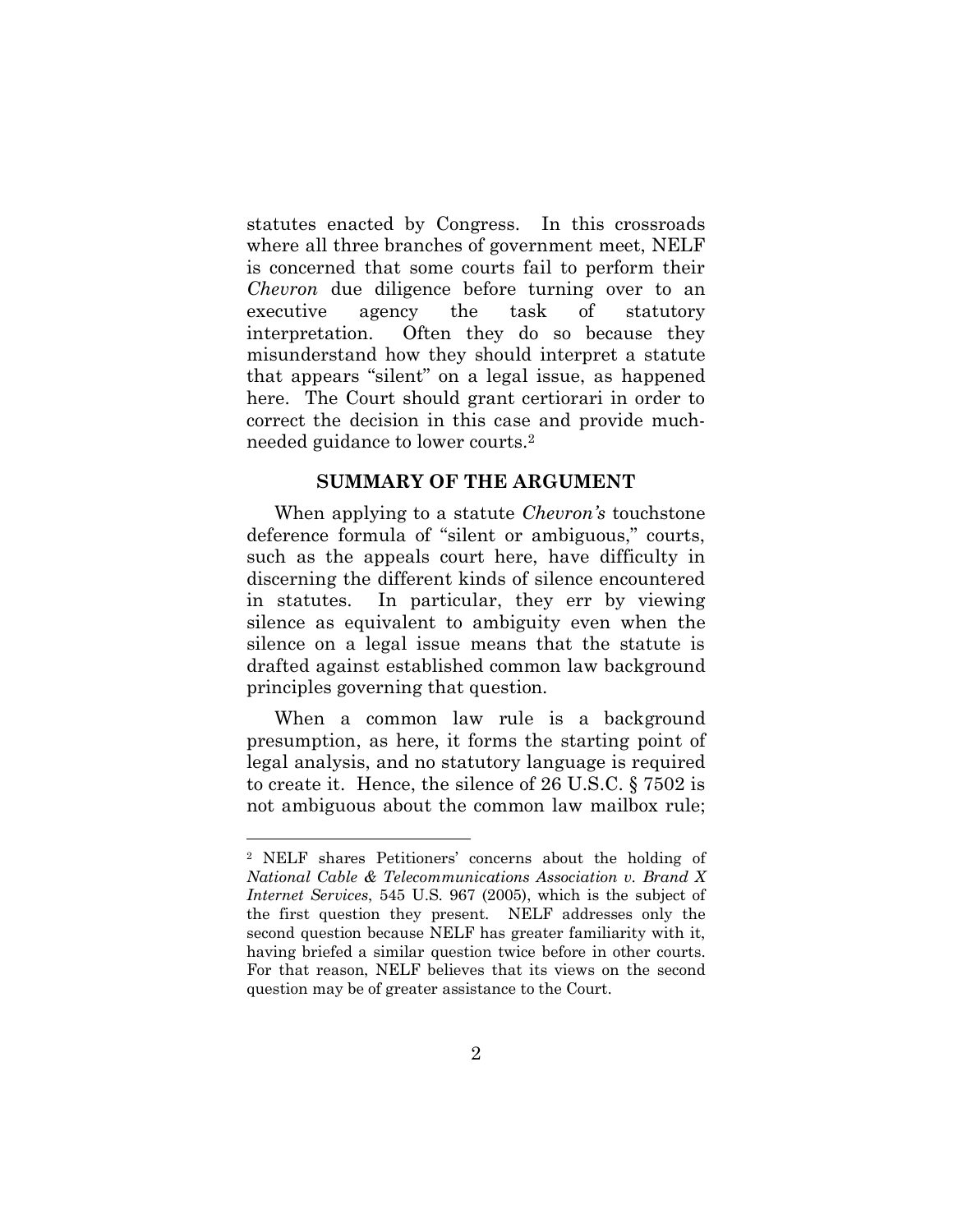rather, it signals that the well-established background common law applies. There is no language in the statute that expresses a clear and evident intent specifically to abrogate the common law. These considerations settle the issue. There is nothing for the agency to do.

When the question is whether a statute abrogates the common law, this Court has set a high standard for what language may be permissibly read to make such a fundamental alteration in the law. So, even if § 7502 were ambiguous, as the appeals court believed, the ambiguity would by definition fall below the standard of "clear and explicit" language that "speak[s] directly to the question addressed by the common law" required to abrogate the common law, and common law rule would remain in effect. Again, there would be no role for the agency.

#### **ARGUMENT**

#### **I. As This Case And Others Illustrate, Silence Poses A Special Problem For Courts Conducting A** *Chevron* **Analysis.**

*Chevron* deference is premised on "a presumption that Congress, when it left ambiguity in a statute meant for implementation by an agency, understood that the ambiguity would be resolved, first and foremost, by the agency, and desired the agency (rather than the courts) to possess whatever degree of discretion the ambiguity allows." *Smiley v. Citibank (South Dakota), N. A*., 517 U.S. 735, 740– 741 (1996).

As this Court has also stated, however, courts remain the "final authority on issues of statutory construction," and therefore it is their threshold responsibility to assess whether an agency is entitled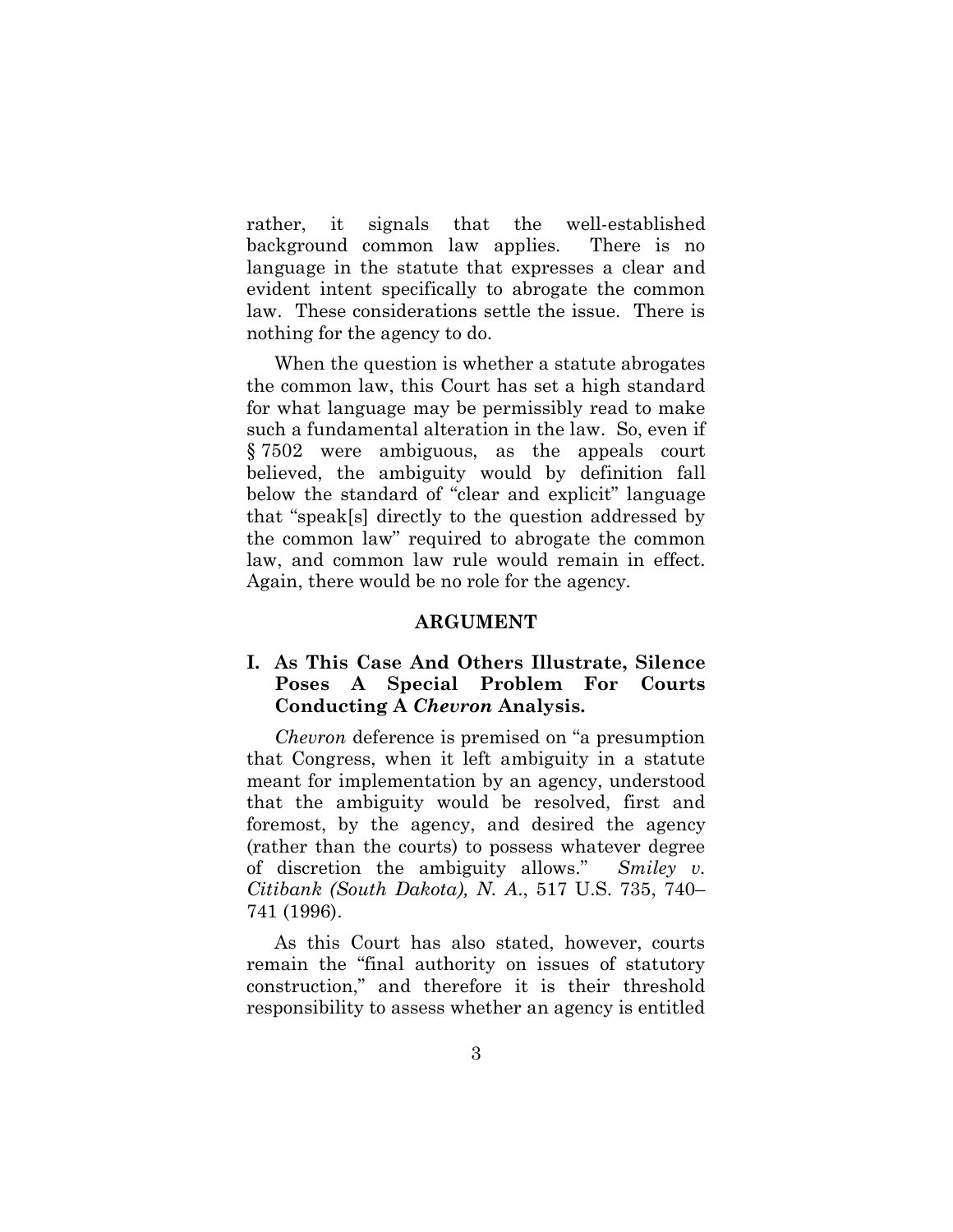to *Chevron* deference. *Chevron U.S.A., Inc. v. Natural Resources Defense Council, Inc*., 467 U.S. 837, 842-43 & n.9 (1984).

In order to make this assessment, courts apply a two-step test. Only if, in step one, the court finds the statute to be "silent or ambiguous" on the relevant legal issue may the court proceed to step two and evaluate whether the agency's construction of the statute is a permissible one entitled to deference. *Id*. at 843.

Unfortunately, the simple and unqualified formulation of "silent or ambiguous" fails to distinguish the different kinds of silence met with in statutes. Put simply, "[s]ilence . . . does not necessarily connote ambiguity." *Arangure v. Whitaker*, 911 F.3d 333, 338 (6th Cir. 2018). *See*, e.g., *Morissette v. United States*, 342 U.S. 246, 262 (1952) (Congressional "silence" in act adopting common law concept of crime may warrant "quite contrary inferences" than "same silence" without common law background). "[S]ometimes," as this Court has itself acknowledged, "statutory silence, when viewed in context, is best interpreted as *limiting* agency discretion." *Entergy Corp. v. Riverkeeper, Inc*., 556 U.S. 208, 223 (2009) (emphasis added).

The Court's cautionary reminder is perhaps too little heeded. *See Arangure*, 911 F.3d at 338 (circuit courts find ambiguity at *Chevron's* step one 70% of time) (citing Kent Barnett & Christopher J. Walker, Chevron *in the Circuit Courts*, 116 Mich. L. Rev. 1, 33–34 (2017)).

The problem of what silence means seems to be felt especially acutely when the silence signals that the common law tacitly supplies a legal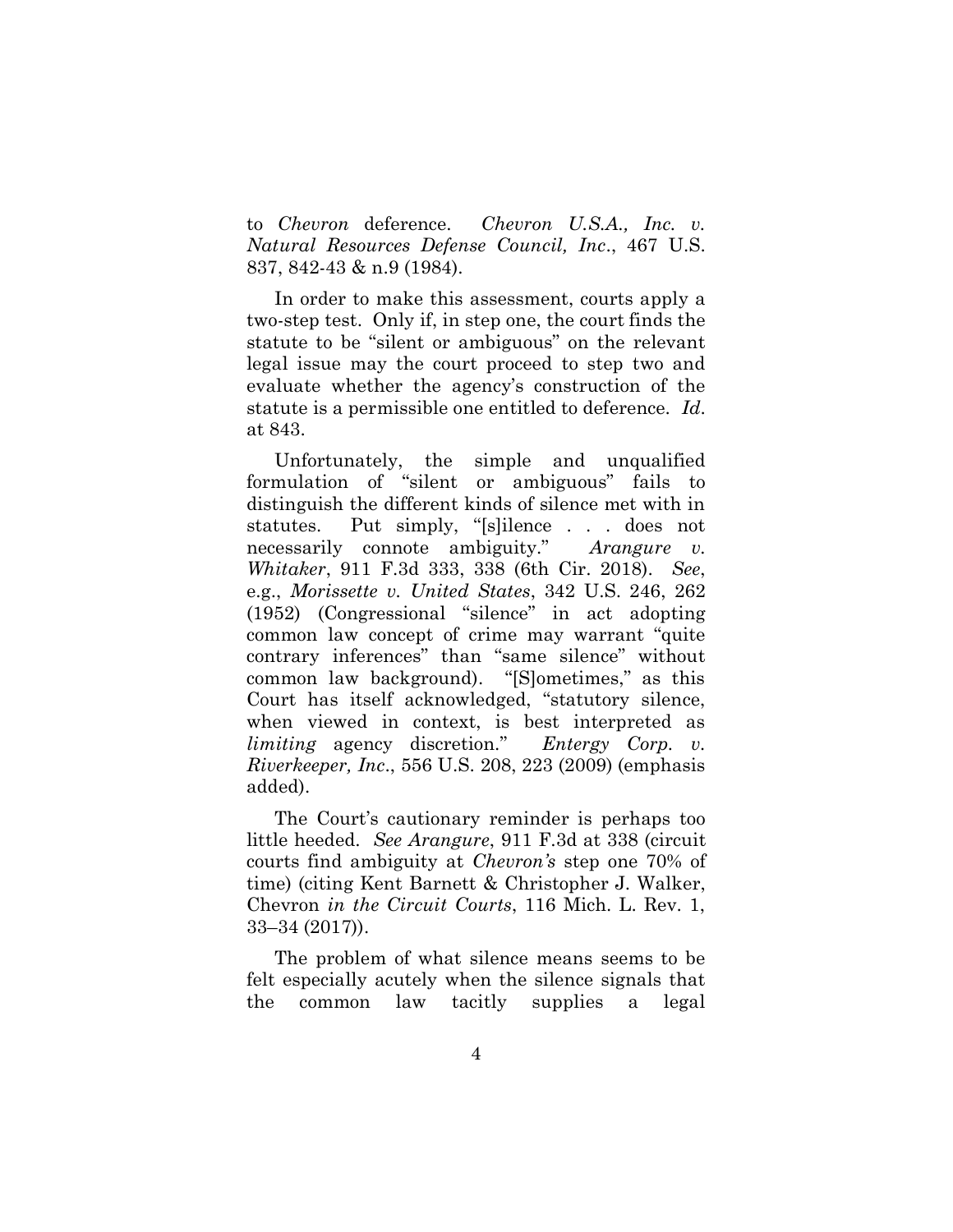presumption, as here. Like all presumptions, a common law presumption — one of the most important "traditional tools of statutory construction" — exists in statutory silence. *See id.* at 343 ("Indeed, it is hard to imagine an interpretive 'tool' more 'traditional' than the centuries-old common-law presumption."). Such silence has served to confuse more than one court.

For example, in *Woods v. START Treatment & Recovery Centers, Inc*., the Second Circuit sought to answer the question of whether the standard of causation for a retaliation claim brought under the Family and Medical Leave Act is but-for causation or "negative factor" causation. 864 F.3d 158, 165 (2d Cir. 2017). Finding the statute silent on the issue, the court turned for instruction to this Court's decision in *University of Texas Southwestern Medical Center v. Nassar*, 570 U.S. 338 (2013). In *Nassar*, this Court had ruled that the "default" causation for federal statutory torts is the "background" common law rule of but-for causation, "absent an indication to the contrary in the statute itself." *Id*. at 346-47.

The Second Circuit readily acknowledged that *Nassar* requires a clear indication of causation only when a statute *departs* from the but-for common law. Nonetheless, it concluded that *Chevron's* touchstone phrase "silent or ambiguous" must mean that the FMLA statute's silence is the equivalent of ambiguity and requires deference to the "negative factor" standard set out in the Department of Labor's regulation. *See Woods*, 864 F.3d at 168. *See also Chase v. U.S. Postal Service*, 149 F. Supp. 3d 195 (D. Mass. 2016) (on same issue, rejecting common law but-for rule because "merely a default," hence statute's silence is "ambiguous" and requires deference to agency).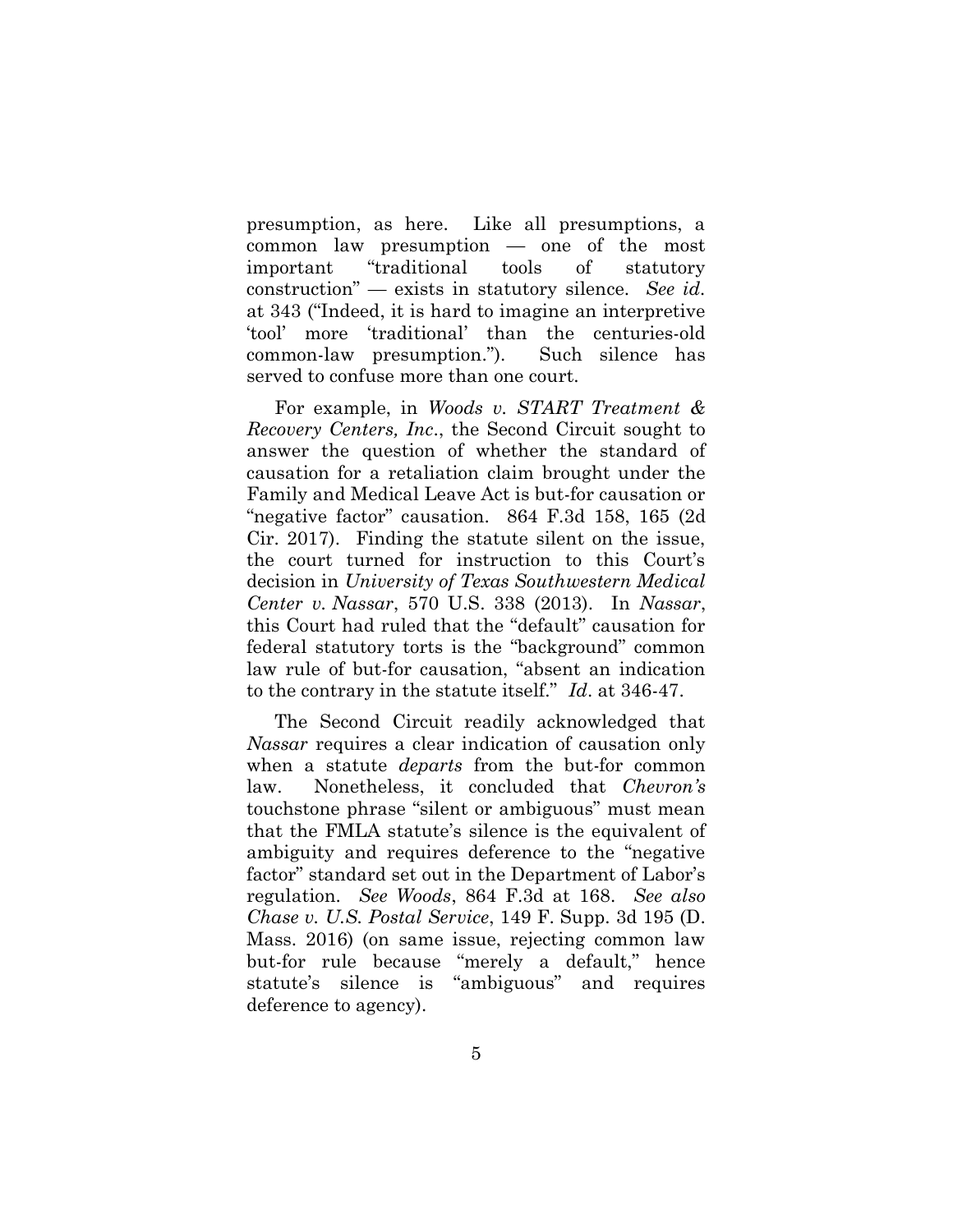In a word, in the hands of some courts, the very silence that is an inherent feature of an established background common law principle becomes a valid reason to ignore the principle. Confusion of that magnitude requires correction by this Court.

#### **II. Because Section 7502 Is Silent But Not Ambiguous, The Appeals Court Should Not Have Ruled That The Common Law Was Abrogated.**

In this case the Ninth Circuit also took its cue from *Chevron's* phrase "silent or ambiguous" and erroneously discerned ambiguity in the silence of 26 U.S.C. § 7502.

First it found § 7502 "conspicuously silent" concerning whether it "displaces" the common law mailbox rule. In part the lower court grounded its deference to the IRS regulation on the supposed ambiguity created by this silence.

In doing so, that court failed to appreciate that an established background common law principle exists as a legal presumption that may not be read out of a statute unless Congress's intention to oust it is made clear. *See*, e.g., *United States v. Texas,* 507 U.S. 529, 534 (1993) ("longstanding" principle that statutes invading common law read with "*presumption* favoring the retention of long-established and familiar principles, except when a statutory purpose to the contrary is evident"; to abrogate common-law, statute must speak directly to common law question) (quotation marks and citations omitted; emphasis added); *Exxon Shipping Co. v. Baker*, 554 U.S. 471, 489 (2008) (accord); *Norfolk Redevelopment & Hous. Auth. v. Chesapeake & Potomac Tel. Co. of Virginia*, 464 U.S. 30, 35 (1983) ("well-established principle of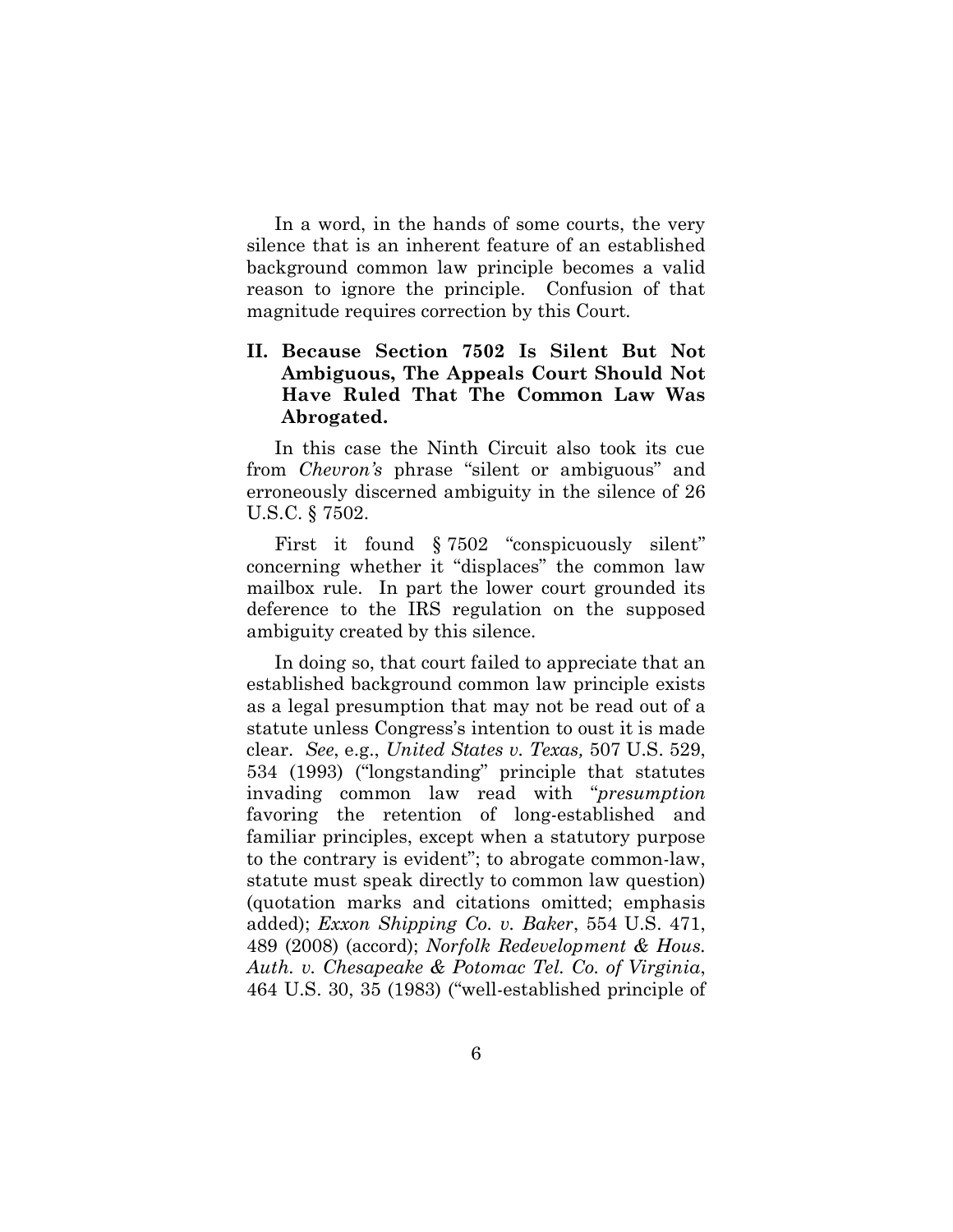statutory construction" that common law not deemed repealed unless language "clear and explicit for this purpose") (quotation marks and citation omitted); *Astoria Fed. Sav. & Loan Ass'n. v. Solimino*, 501 U.S. 104, 108 (1991) ("where a common-law principle is well established, . . . the courts may take it as given that Congress has legislated with an expectation that the principle will apply except when a statutory purpose to the contrary is evident") (quotation marks and citation omitted). *See also* 2B *Sutherland Statutory Construction* § 56:3 ("Public policy rooted in the common law appears to have extraordinary strength and vitality, as evidenced by the tenacity with which courts adhere to the rule that statutes in derogation of the common law are strictly construed.") (7th ed.).

Hence, the common law background presumption cannot be overcome here by the silence, conspicuous or otherwise, that the appeals court found in § 7502 on that question. Rather, when the appeals court admitted that it found only "conspicuous<sup>[]</sup> silen[ce]," it ipso facto ruled that it did *not* find the "clear" intent and "evident" purpose required to abrogate the common law mailbox rule. At that point, its work was done. It should have ruled that the common law rule retained its vitality, as it had ruled in *Anderson v. United States*, 966 F.2d 487 (9th Cir. 1992) (finding no "clear intent" to "displace" common law rule and so declining to read statute as excluding rule). Instead, this time it purported to discern ambiguity in a silence in which there was none.

For, once again, not all silences are the same; not all silences are empty; when a statutory silence is informed by a background common law principle or practice, as has been the case here, mere silence does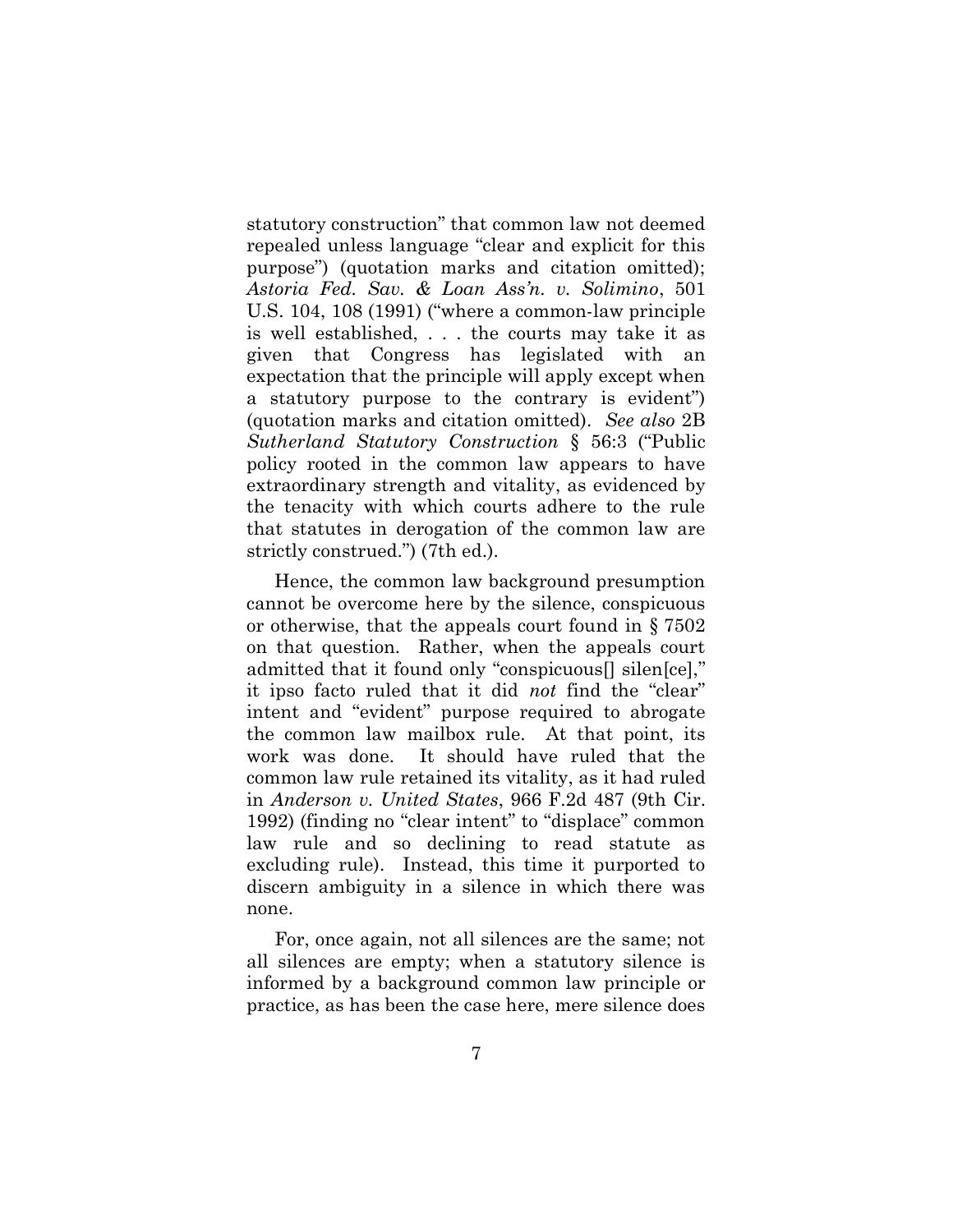not create an ambiguity. *See Staples v. United States*, 511 U.S. 600, 619 & n.17 (1994) (against background common law favoring mens rea requirement, statute's silence does not suggest Congress dispensed with mens rea nor does it create ambiguity); *New Jersey v. New York*, 523 U.S. 767, 783 & n. 6 (1998) (in 1832 compact between states, silence did not create ambiguity as to which state would own filled land added to Ellis Island where "the silence of the Compact was on the subject of settled [common] law governing avulsion, which the parties' silence showed no intent to modify")3; *Id*. at 813 (Breyer and Ginsburg, JJ., concurring) ("silence is not ambiguity; silence means that ordinary background law applies"); *Garrett v. United States*, 471 U.S. 773, 793 (1985) ("presumption [exists] when Congress creates two distinct offenses . . . that it intends to permit cumulative sentences, and legislative silence on this specific issue does not establish an ambiguity or rebut this presumption"); *Tarrant Regional Water Dist. v. Herrmann*, 569 U.S. 614, 631 & n.21 (2013) (when initial examination of interstate compact's silence suggested ambiguity, court turned to "other interpretive tools," including established "background notion" that states do not easily cede sovereignty, and concluded that silence meant states did not intend to grant cross-border rights).

In its 1992 decision in *Anderson*, the appeals court got it right, therefore. It understood that legal analysis *starts with the common law presumption* and then asks whether there is a "clear" and

<sup>3</sup> Congressionally approved interstate compacts partake of the nature of statutes. *See Oklahoma v. New Mexico*, 501 U.S. 221, 236 n.5 (1991).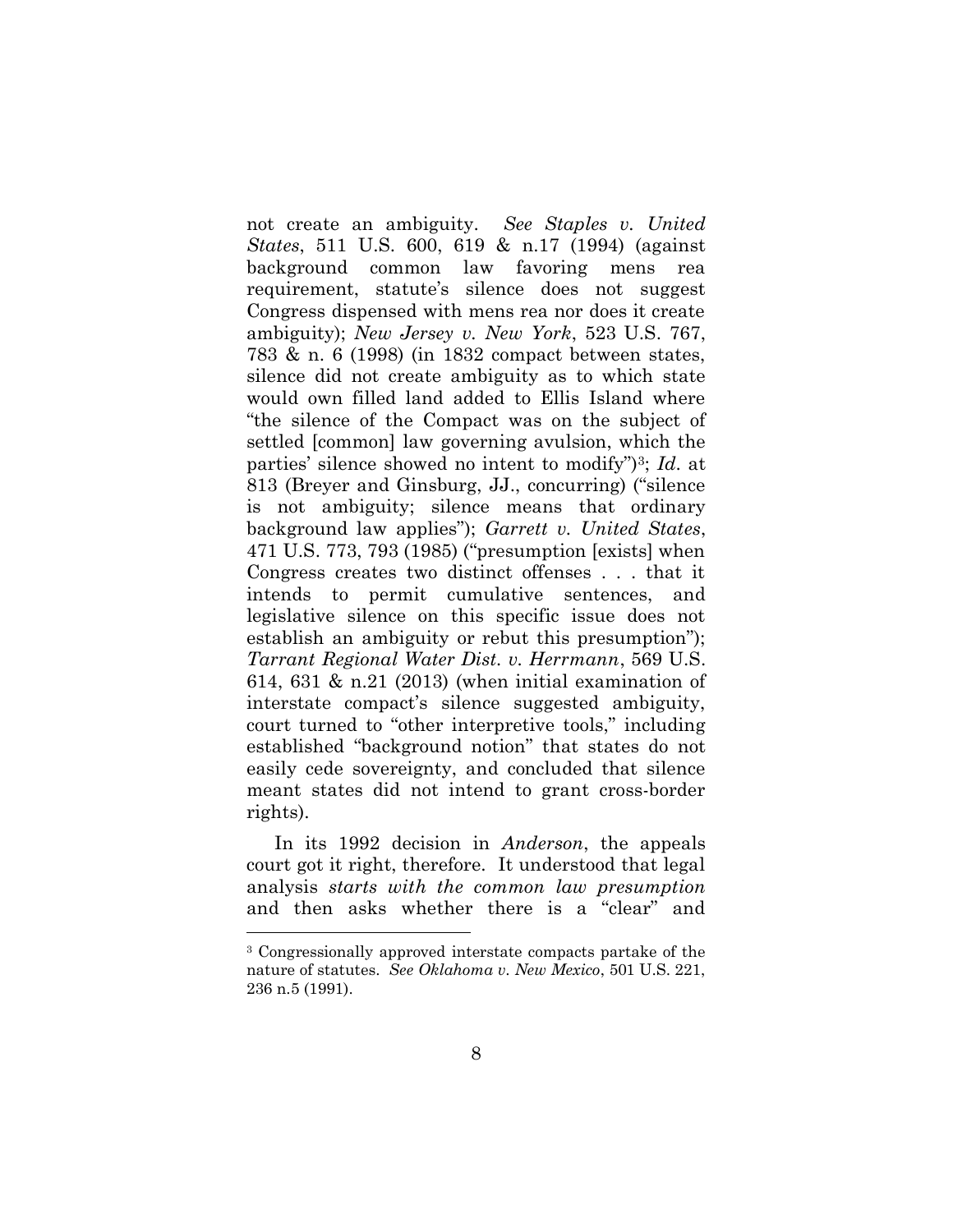"evident" textual intent to overcome it. 966 F.3d at 491. As this Court has observed of such starting points, "courts may take it as a given that Congress has legislated with an expectation that the [common law] principle will apply except when a statutory purpose to the contrary is evident."<sup>4</sup> *U.S. v. Texas*, 507 U.S. at 534 (quotation marks and citation omitted). The *Anderson* court found no such clear and evident language and so correctly affirmed the common law rule.

In this case, the appeals court again found the statute "conspicuously silent" as to any intent to abrogate, but rather than rule that the common law remains in force, it mistakenly transmuted the silence into an ambiguity, which in turn became the springboard for deferring to what is, in effect, the IRS's regulatory abrogation of the common law rule. For the reasons set out above, there is no ambiguity in that silence and no justification for the deference. *See also Entergy*, 556 U.S. at 223 (silence sometimes best read as limitation on agency discretion); *Oregon Restaurant and Lodging Association v. Perez*, 843 F.3d 355, 362 (9th Cir. 2016) (O'Scannlain, J., dissenting from denial of en banc review) ("silence does not always constitute a gap an agency may fill, but often reflects Congress's decision not to regulate in a particular area at all").

In a footnote, the appeals court seemed to find additional ambiguity in another silence, i.e., § 7502's failure to affirm overtly the retention of the common law rule. The appeals court was unmindful that a

<sup>4</sup> For Congress's similar expectation about the common law mailbox rule, *see* H.R. Rep. No. 90-1104, at 2354 (1968) and S. Rep. No. 90-1014, at 2373 (1968).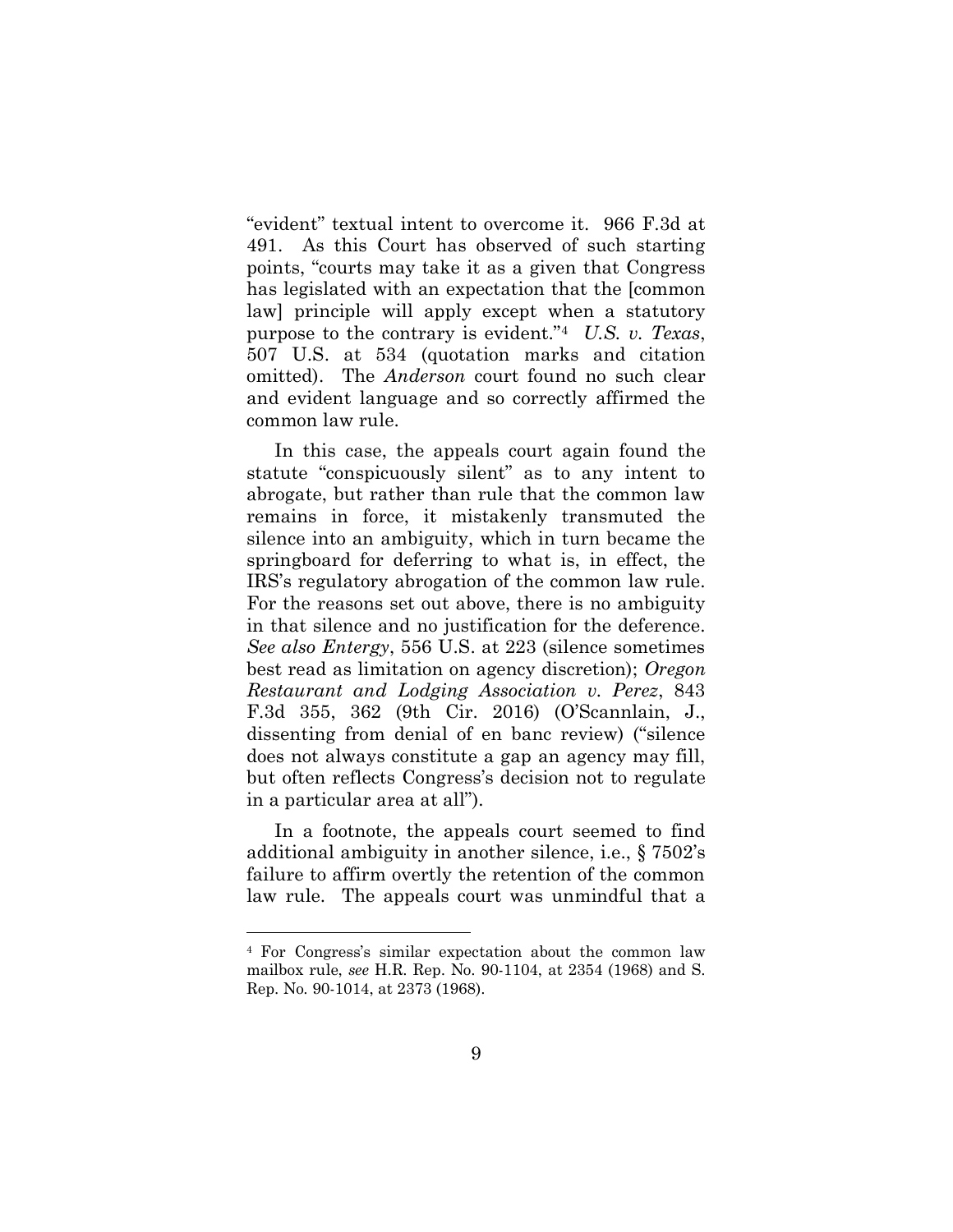common law presumption exists *only* in statutory silence. So mere silence cannot be used as an argument against its existence. *See*, e.g., *Staub v. Proctor Hospital*, 562 U.S. 411, 417 (2011) ("we start from the *premise* that when Congress creates a federal tort it adopts the *background* of general tort law") (emphasis added); *Meyer v. Holley*, 537 U.S. 280, 285 (2003) ("And the Court has *assumed* that, when Congress creates a tort action, it legislates against a legal *background* of ordinary tort-related vicarious liability rules and consequently intends its legislation to incorporate those rules") (emphasis added); *Astoria*, 501 U.S. at 108 ("Congress is *understood* to legislate against a *background* of common-law adjudicatory principles") (emphasis added).

In short, when the common law has been recognized by courts as providing a background legal presumption, as with the common law mailbox rule, the question is not whether to read it *into* the statute despite "silence," but whether there is sufficiently clear and compelling warrant in the text to justify reading it *out* of the statute. The analysis begins with the presumption. The appeals court treated the presumption wrongly as a conclusion to be reached, rather than as a starting point presumed to be valid.

For all of these reasons, the appeals court was correct in 1992, but erred in 2019. In this case it pointed to no statutory language that "speak[s] directly to the question addressed by the common law," *U.S. v. Texas*, 507 U.S. at 534, and that communicates in "clear and explicit" language, *Norfolk*, 464 U.S. at 35, an "evident" intent, *Astoria*, 501 U.S. at 108, to abrogate the common law rule. Quite the opposite — the lower court freely confessed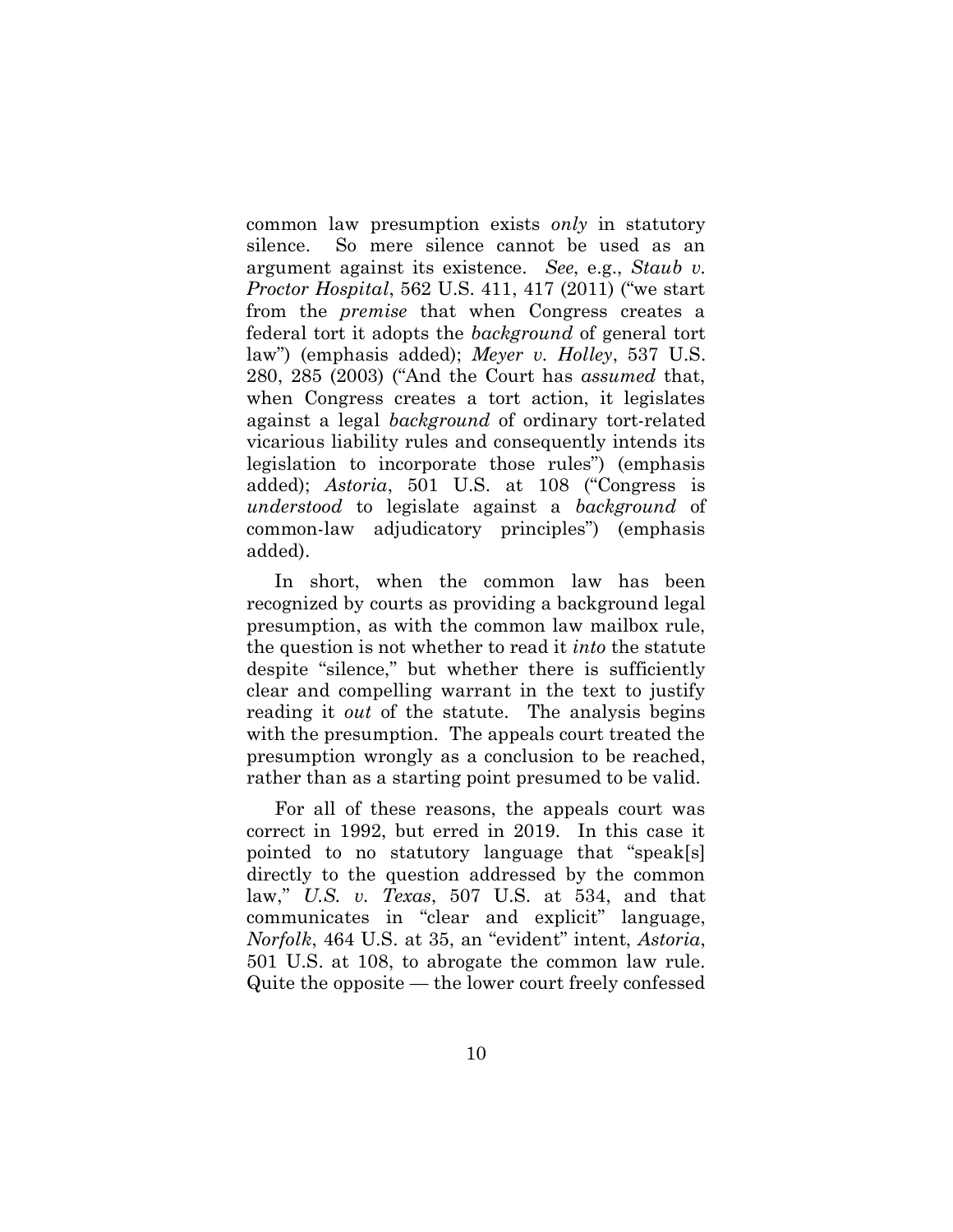that it found no such language in the statute, just silence. That should have ended the matter.

#### **III. There Is No Role For "Dueling" Interpretive Rules In This Case.**

In the eyes of the appeals court, so-called "dueling" interpretive rules rendered the statute all the more ambiguous and seemed to provide a further reason to defer to the IRS. The lower court erred on that point too.

This case does not present an ordinary problem of making sense of an "ambiguous" statute. When the specific question is whether a statute abrogates an established common law, a distinctive interpretive problem is posed. For the specific purpose of answering that question, this Court has set a high standard for what language may be permissibly read to make such a fundamental alteration in the law. *See supra* pp. 6-7. As discussed earlier, § 7502's silence plainly falls below the mark.

But even assuming that the statute's language is "ambiguous," as the appeals court believed, such "ambiguous" language would, *by definition*, also fall below the standard of "clear and explicit" language that "speak[s] directly to the question addressed by the common law," etc., required to make an alteration in established law. *See supra* pp. 6-7. For that reason, the ambiguity would be in itself dispositive of the question and there would be no need for further analysis.

Moreover, because common law presumptions are always "silent," one could always argue, as the IRS did, that whatever appears expressly in the statutory text is intended to constitute the entirety of permissible conduct. Such reasoning cuts far too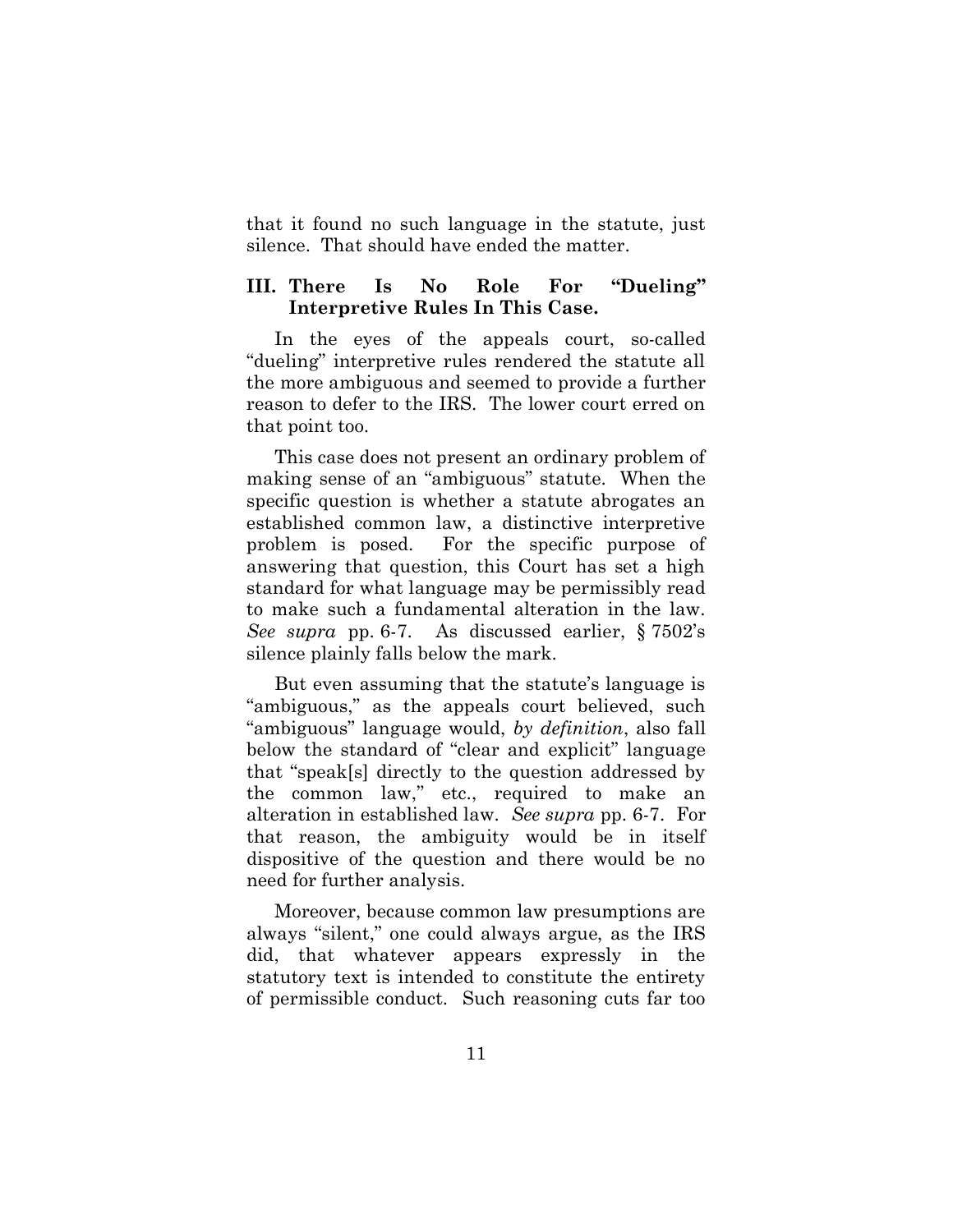wide a swath, however. The circuit court's adoption of that argument imperils even the most wellentrenched common law principles, which would require a statutory saving clause to preserve them in every instance. Such an approach would profoundly alter the relationship between background common law principles and statutory law and run contrary to the well-established interpretive standards adopted by this Court. *See supra* pp. 6-11.

The appeals court should therefore have read the common law mailbox rule and the statutory rule in harmony, rather than deferring to a reading of the statute that conflicts with and supplants the common law. *See* 2B Sutherland Statutory Construction § 50:1 ("A statutory limitation capable of more than one construction is given a construction consistent with the common law.") (collecting cases); § 56:3 ("courts generally interpret a statute to conform with common-law concepts where the letter of the statute is silent about consequences analogous to situations governed by common-law principles").

#### **CONCLUSION**

For the reasons stated above, the Court should grant certiorari and address the problem of silence and common law presumptions both in the immediate context of 26 U.S.C. § 7502 and more generally, for the instruction of lower courts.